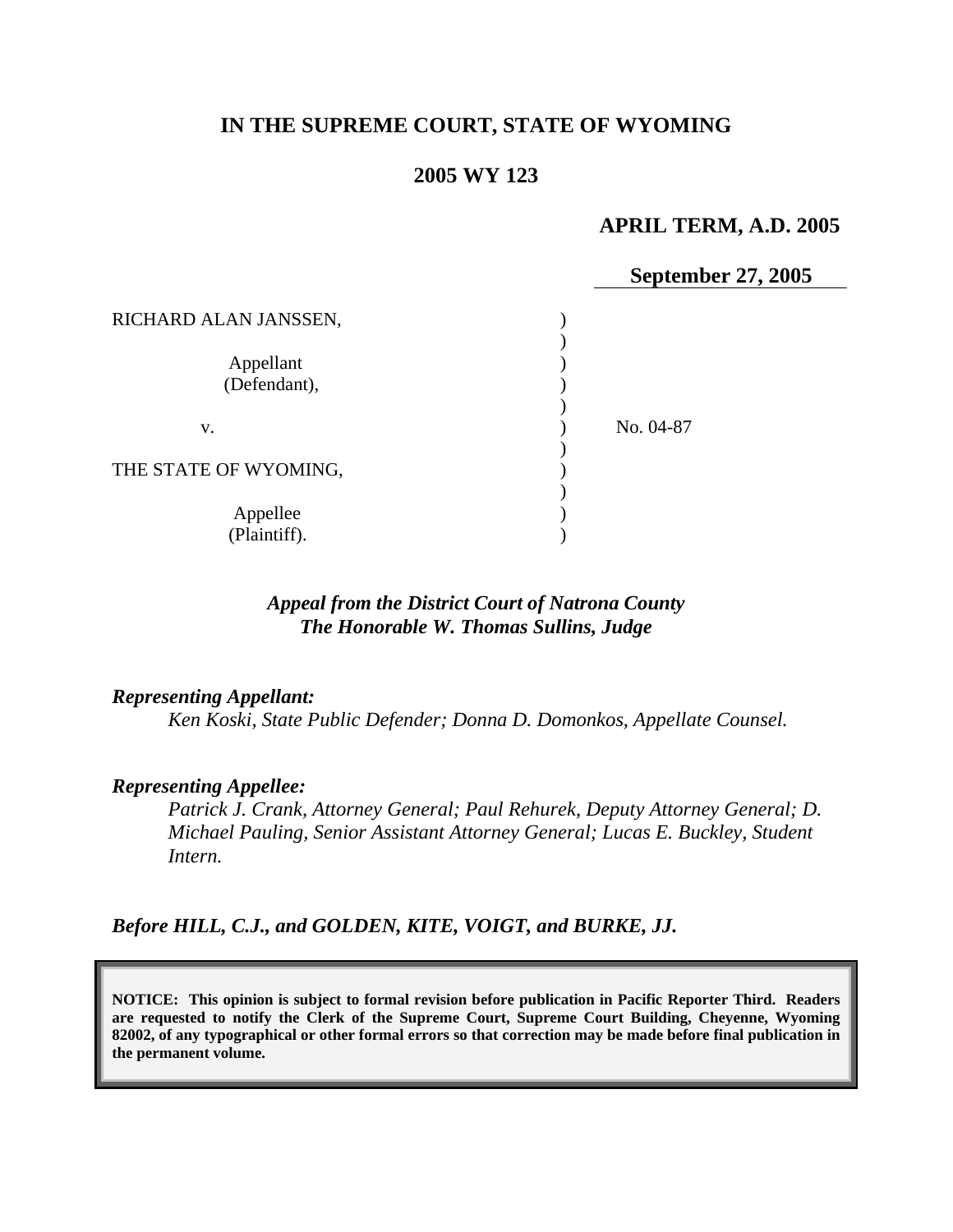## **BURKE, Justice.**

[¶1] Mr. Janssen was convicted of possession of a controlled substance in violation of Wyo. Stat. Ann. § 35-7-1031 (LexisNexis 2001) and was sentenced to a term of 48-60 months in the Wyoming State Penitentiary. He appeals that judgment and sentence asserting that the district court considered an improper statement contained in the presentence investigation report, and that he was denied counsel at his preliminary hearing and was deprived of his right to a speedy appeal. We affirm.

### *ISSUES*

[¶2] Mr. Janssen presents the following issues:

1. W hether [he] was denied a fair sentencing when probation and parole included statements in the presentence inve stigation which were not verified facts, nor facts found by a jury, and the court relied on those statements during sen tencing.

2. Whether [he] was denied his right to be represented by effective assistance of counsel at all critical stages of the proceedings.

3. W hether [he] was denied his right to a speedy appeal when the court refused to allow trial counsel to withdraw and refu sed to appoint counsel for the appeal and when the tran scripts were not timely filed.

# *FACTS*

[¶3] Mr. Janssen was arrested on September 28, 2001, for possession of a controlled substance in violation of Wyo. Stat. Ann. § 35-7-1031 (LexisNexis 2001). On October 4, 2001, Mr. Janssen formally requested appointment of counsel by filing an affidavit of indigency. On October 5, 2001, the circuit court appointed the state public defender as counsel for Mr. Janssen. On October 9, 2001, an assistant public defender entered a written appearance on behalf of Mr. Janssen.

[¶4] A preliminary hearing was scheduled for October 4, 2001, and Mr. Janssen was identified as a *pro se* defendant on the court's docket listing for that day. However, the order binding him over to district court reflected that the preliminary hearing was held on October 9, 2001, and that he was represented at that hearing by the public defender's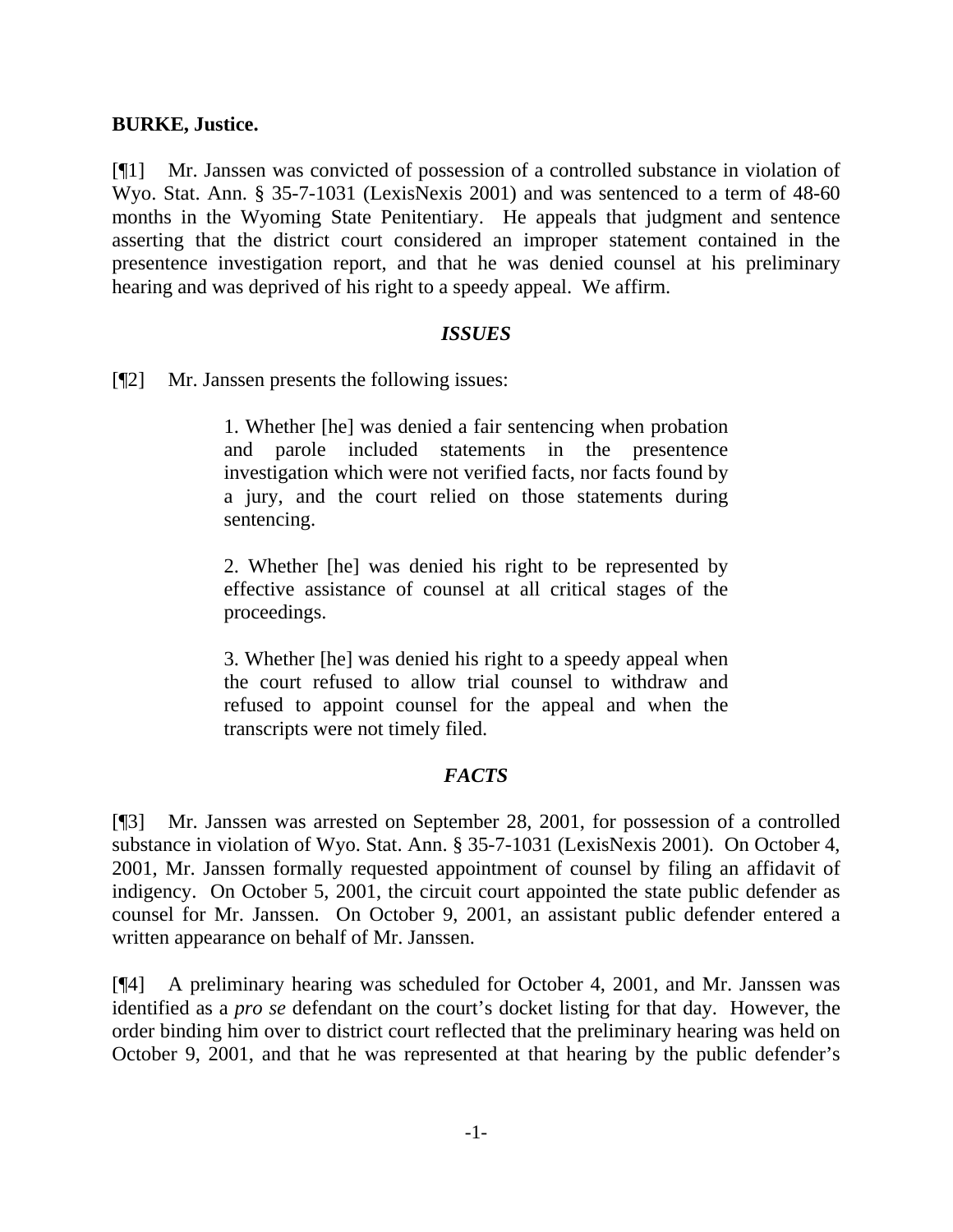office. Mr. Janssen subsequently retained private counsel and was represented by such counsel through trial, sentencing and the initial stages of the appeal.

[¶5] A jury trial was held on April 15, 2002, and Mr. Janssen was found guilty. The district court ordered a presentence investigation report to be prepared prior to sentencing. The report reflected that the investigating agent thought that the defendant was "choosing to violate the law." At the sentencing hearing, Mr. Janssen sought probation. He did not take exception to, object to, or offer any amendments to any statements contained within the presentence investigation report. However, the district court determined that probation was not appropriate and sentenced Mr. Janssen to the penitentiary. The judgment and sentence was entered on June 25, 2002.

[¶6] On July 3, 2002, Mr. Janssen filed a motion to proceed *in forma pauperis* on appeal and requested appointment of counsel to represent him. No affidavit accompanied that motion, and it was denied on July 15, 2002. Mr. Janssen, through private counsel, filed a notice of appeal on July 24, 2002. The notice was accompanied by a certification pursuant to W.R.A.P. 2.05 and a designation of the record on appeal, which included all transcripts of proceedings. On July 25, 2002, the public defender's office forwarded an affidavit *in forma pauperis*, signed by Mr. Janssen, to the district court for filing.<sup>[1](#page-2-0)</sup> A second order seeking *in forma pauperis* status and appointment of the public defender's office was presented to the district court. The order was rejected on July 29, 2002, with instructions to request a hearing. On September 5, 2002, the court reporter informed Mr. Janssen's counsel of record that no request had been made for the production of transcripts and advised him how to properly obtain the transcripts.

[¶7] On January 31, 2003, Mr. Janssen's counsel of record filed a motion to withdraw. The order was rejected on February 3, 2003, because the motion was not in compliance with U.R.D.C. 102(c). On June 11, 2003, another motion to withdraw was filed, signed by another attorney on behalf of counsel of record. Finding that original counsel was deceased, the district court entered an order granting the motion to withdraw on June 18, 2003.

[¶8] On July 1, 2003, the district court sent a letter to the public defender's office explaining that Mr. Janssen must file a motion and affidavit requesting appointment of counsel and that a hearing would then be held pursuant to Wyo. Stat. Ann. § 7-6-109(d). In that letter, the district court also expressed concern that proper arrangements had not been made to obtain transcripts in accordance with W.R.A.P. 3.02.

 $\overline{a}$ 

<span id="page-2-0"></span> $1$ <sup>1</sup> The affidavit was filled out in pencil, and was signed but not acknowledged.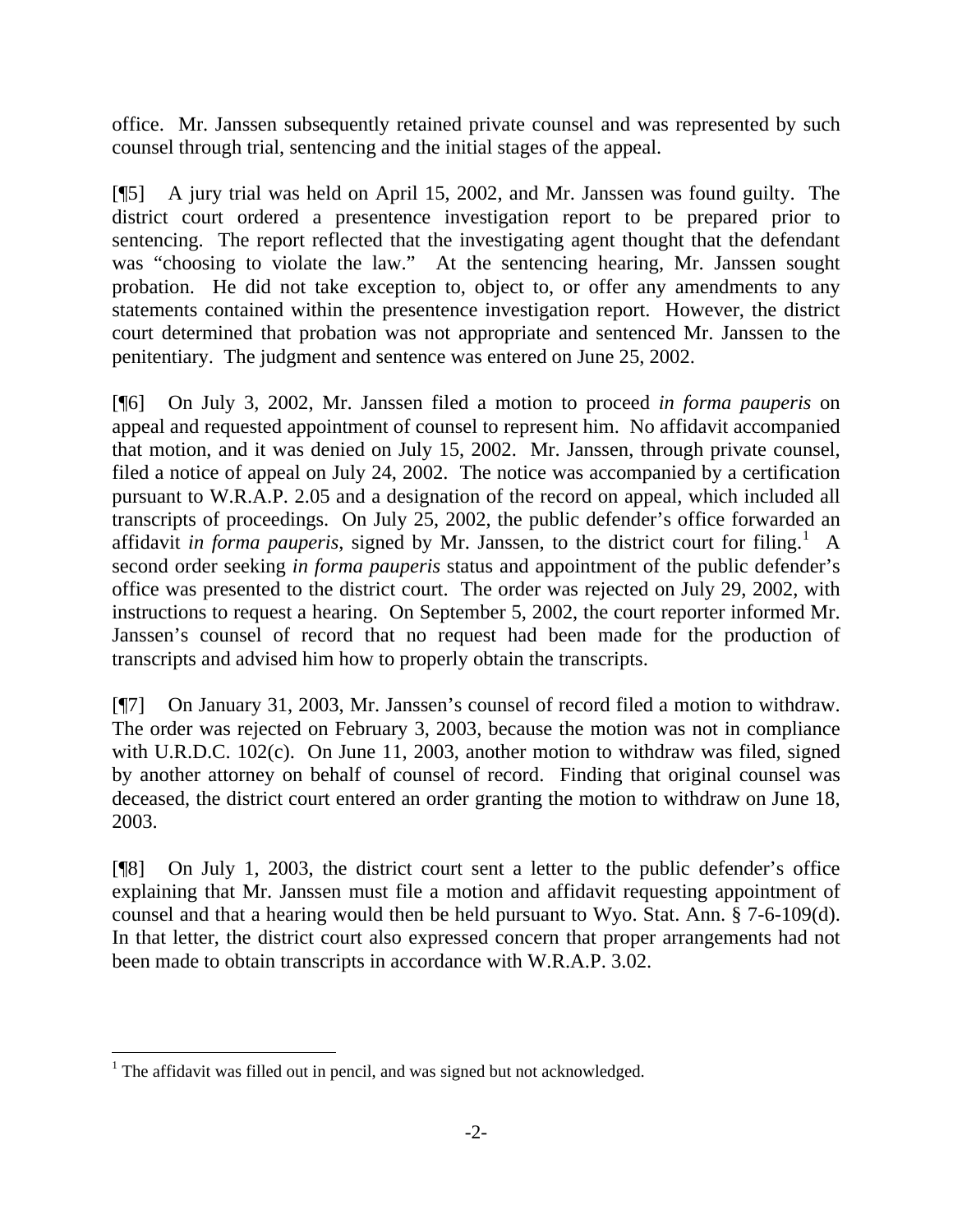[¶9] On July 2, 2003, Mr. Janssen filed a *pro se* motion to proceed *in forma pauperis*. On July 7, 2003, Mr. Janssen filed another affidavit of indigency requesting leave to proceed *in forma pauperis* and another *pro se* motion requesting appointment of counsel.

[¶10] A hearing was held on August 5, 2003. Mr. Janssen's motion was granted on August 13, 2003. Transcripts of all but one motion hearing were filed by the end of October, 2003. The final transcript was not filed until March 22, 2004. This appeal was docketed on April 28, 2004.

### *DISCUSSION*

#### *Sentencing*

[¶11] Mr. Janssen claims that the district court improperly relied upon a statement in the presentence investigation report that he was "choosing to violate the law." Mr. Janssen asserts that this comment should not have appeared in the report. He claims that the district court relied upon this comment in determining an appropriate sentence. He asserts that this reliance violated his due process rights.

[¶12] We review claims of this nature pursuant to the following standard:

 Sentencing decisions are normally within the discretion of the trial court. *Hamill v. State*, 948 P.2d 1356, 1358 (Wyo. 1997). "A sentence will not be disturbed because of sentencing procedures unless the defendant can show an abuse of discretion, procedural conduct prejudicial to him, and circumstances which manifest inherent unfairness and injustice, or conduct which offends the public sense of fair play." *Smith v. State*, 941 P.2d 749, 750 (Wyo. 1997). "An error warrants reversal only when it is prejudicial and it affects an appellant's substantial rights. The party who is appealing bears the burden to establish that an error was prejudicial." *Candelaria v. State*, 895 P.2d 434, 439-40 (Wyo. 1995) (citations omitted); *see also Robinson v. Hamblin*, 914 P.2d 152, 155 (Wyo. 1996).

*Trusky v. State*, 7 P.3d 5, 13 (Wyo. 2000).

[¶13] Mr. Janssen relies upon the principle that, in sentencing, due process provides a right to be sentenced only on accurate information. *Manes v. State*, 2004 WY 70, ¶ 9, 92 P.3d 289, 292 (Wyo. 2004). He claims that the district court's reliance upon the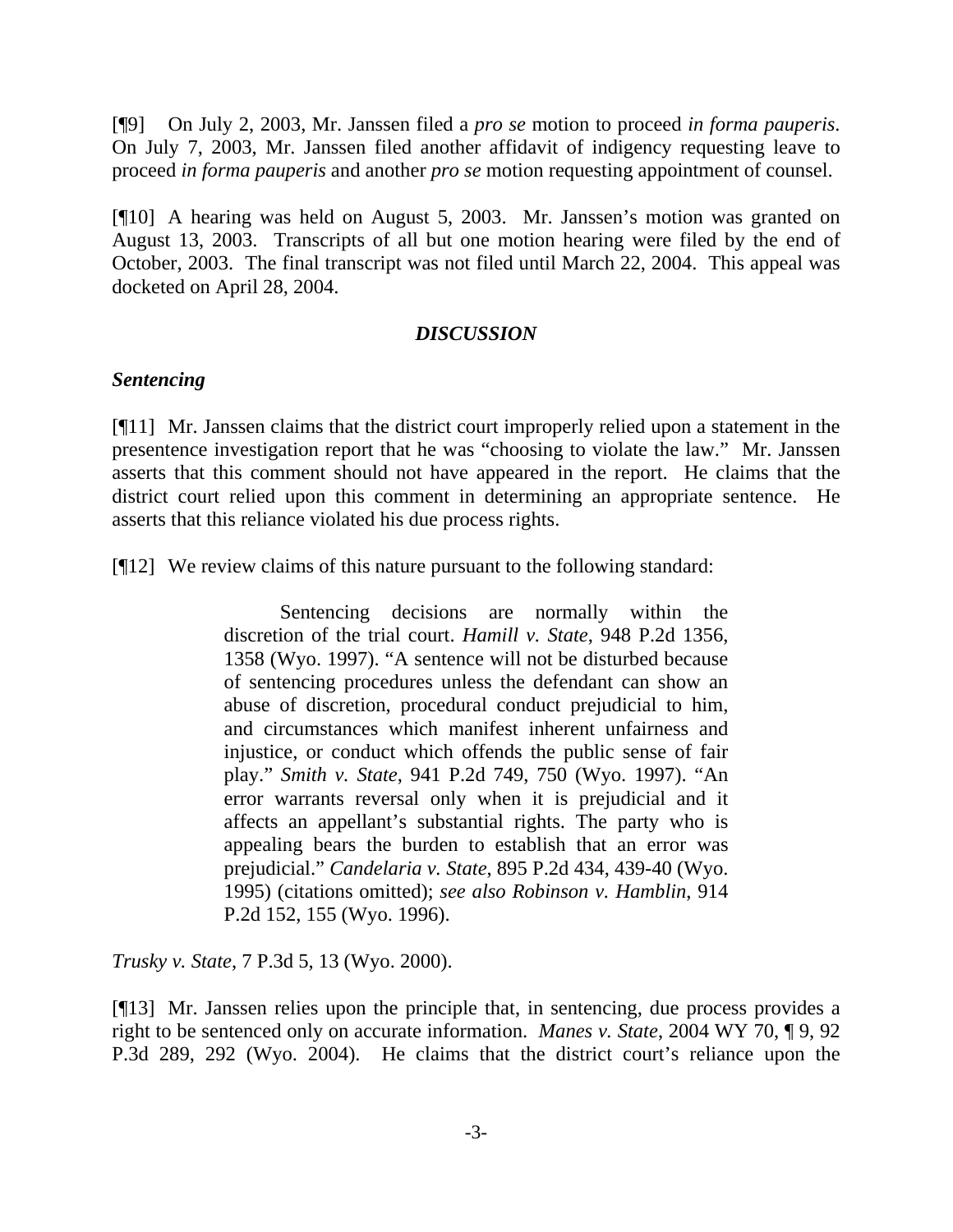"choosing to violate the law" comment was error which contravened this right. We disagree.

[¶14] Mr. Janssen's failure to object to the presentence investigation report at the sentencing hearing confines our review to a search for plain error. *Hornecker v. State*, 977 P.2d 1289, 1291 (Wyo. 1999). Plain error occurs when the record shows an error that transgressed a clear and unequivocal rule of law which adversely affected a substantial right. *Id.; Manes*, ¶ 9.

[¶15] In an attempt to establish error, Mr. Janssen contends that the record clearly shows that the district court relied upon the agent's opinion in rendering his sentence. He points to statements made by the district court:

> . . . The Court has, in reviewing the Presentence Investigation Report and hearing arguments today, considered probation and further treatment. The WYSTAR program is an excellent program, and there are other programs that I think might do very well in Mr. Janssen's case. But I have to agree that based upon the defendant's prior criminal record, his prior difficulties with successfully completing probation on at least a couple of occasions, and the fact that counseling and treatment have been attempted before, has basically disqualified him as being a candidate for probation.

> I note also that the Presentence Investigation recommends a term of imprisonment as opposed to probation. The prior record speaks for itself, and it's not good. And it doesn't appear that Mr. Janssen's been getting the message of the need to comply with the law relative to possessing and using controlled substances. I believe the Court has no other choice but to attempt to get his attention by a prison sentence.

[¶16] We fail to discern support for Mr. Janssen's claim of error in these comments. It is apparent that the district court's observations related primarily to Mr. Janssen's criminal history. There was no dispute as to the extent or content of that history. As the district court noted, Mr. Janssen's criminal history "speaks for itself." In 1997, Mr. Janssen was placed on supervised probation for six months but failed to complete that term before being arrested on another possession charge. His probation was revoked and he spent five months in jail. Later in 1997, Mr. Janssen was convicted of his third offense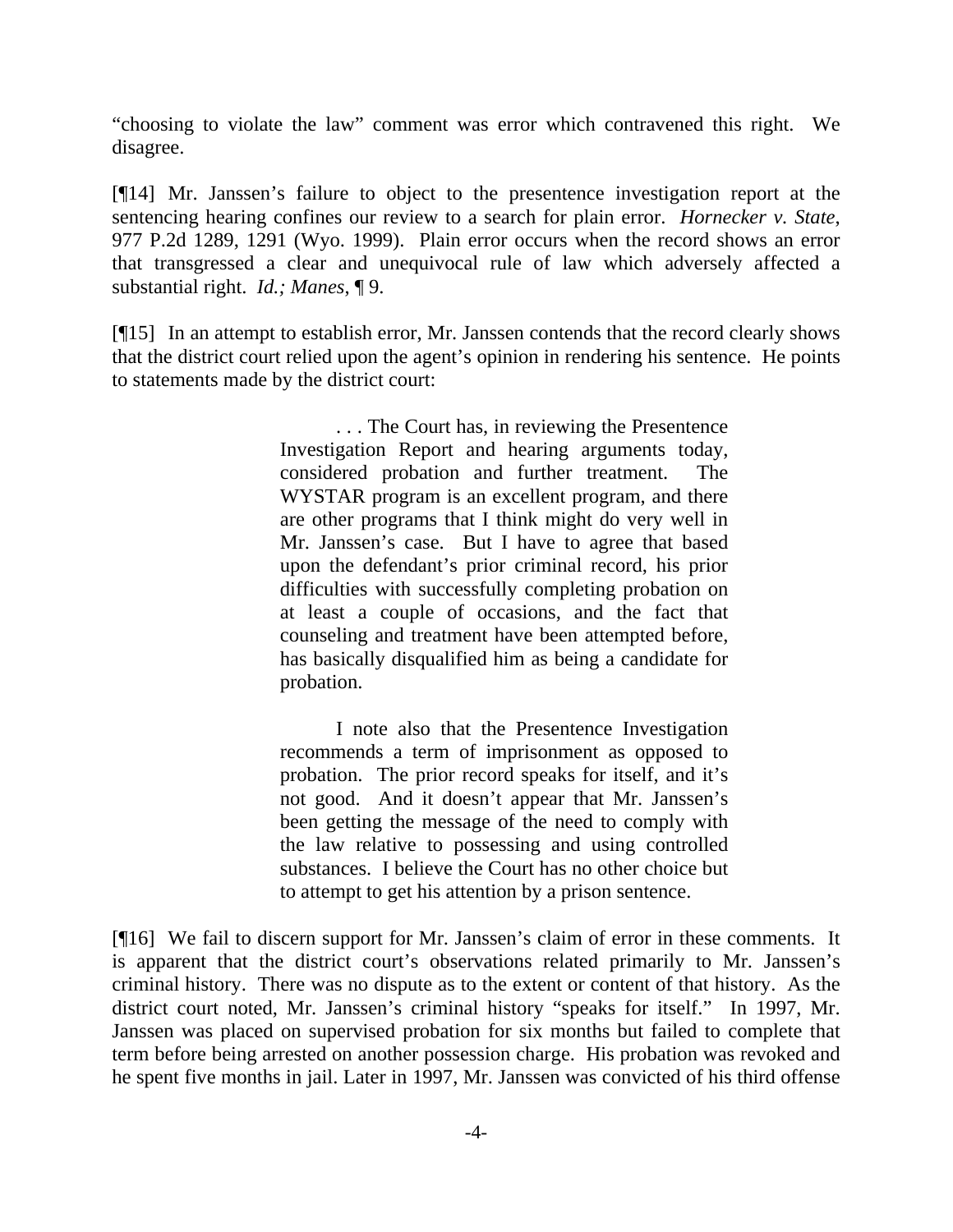of possession of a controlled substance and received two years probation. Mr. Janssen's probation was revoked in 1999, in part because he again was found to be in illegal possession of a controlled substance, resulting in yet another charge. He was sent to the penitentiary for a term of eighteen to twenty-four months. Shortly after his release, he was charged with the offense at issue in this case. Mr. Janssen's prior convictions of illegal possession of controlled substances subjected him to the felony enhancement found in Wyo. Stat. Ann.  $\S 35 - 7 - 1031(c)(i)$  (LexisNexis 2001), allowing a prison term of up to five years.

[¶17] When imposing sentence, the trial court has broad discretion to consider a wide variety of factors about the defendant and his crimes. *Manes,* ¶ 9. Evidence of prior criminal activity is highly relevant to the sentencing decision and may be considered by the sentencing court. *Mehring v. State*, 860 P.2d 1101, 1117 (Wyo. 1993). A trial court may consider information contained in a presentence report in the exercise of sentencing discretion, subject only to the rights of the convicted individual to deny, dispute or disprove it. *Mehring*, 860 P.2d at 1115.

[¶18] Here, the "choosing to violate the law" comment merely summarized what was apparent elsewhere in the report and provided the rationale for the agent's sentencing recommendation. The district court was not bound to accept the opinion or the recommendation of the agent. *Id*. The district court merely arrived at the same conclusion – a conclusion which was more than adequately supported by Mr. Janssen's uncontested criminal history. The record does not support Mr. Janssen's claim that the district court relied upon the "choosing to violate the law" comment in the report.

[¶19] Additionally, Mr. Janssen fails to establish that reliance on such comment constitutes a violation of a clear and unequivocal rule of law. First, he summarily asserts that the agent's comment is not authorized by W.R.Cr.P.  $32<sup>2</sup>$  $32<sup>2</sup>$  $32<sup>2</sup>$  Mr. Janssen claims this

The report of the presentence investigation shall contain:

<span id="page-5-0"></span> $\overline{a}$ <sup>2</sup> Specifically, W.R.Cr.P.32(a)(2) provides:

<sup>(</sup>A) Information about the history and characteristics of the defendant, including prior criminal record, if any, financial condition, and any circumstances affecting the defendant's behavior that may be helpful in imposing sentence or in the correctional treatment of the defendant;

<sup>(</sup>B) Verified information stated in a nonargumentative style containing an assessment of the financial, social, psychological, and medical impact upon, and cost to, any individual against whom the offense has been committed and attaching a victim impact statement as provided in W.S. 7-21- 103 if the victim chooses to make one in writing. In any event the report shall state that the victim was advised of the right to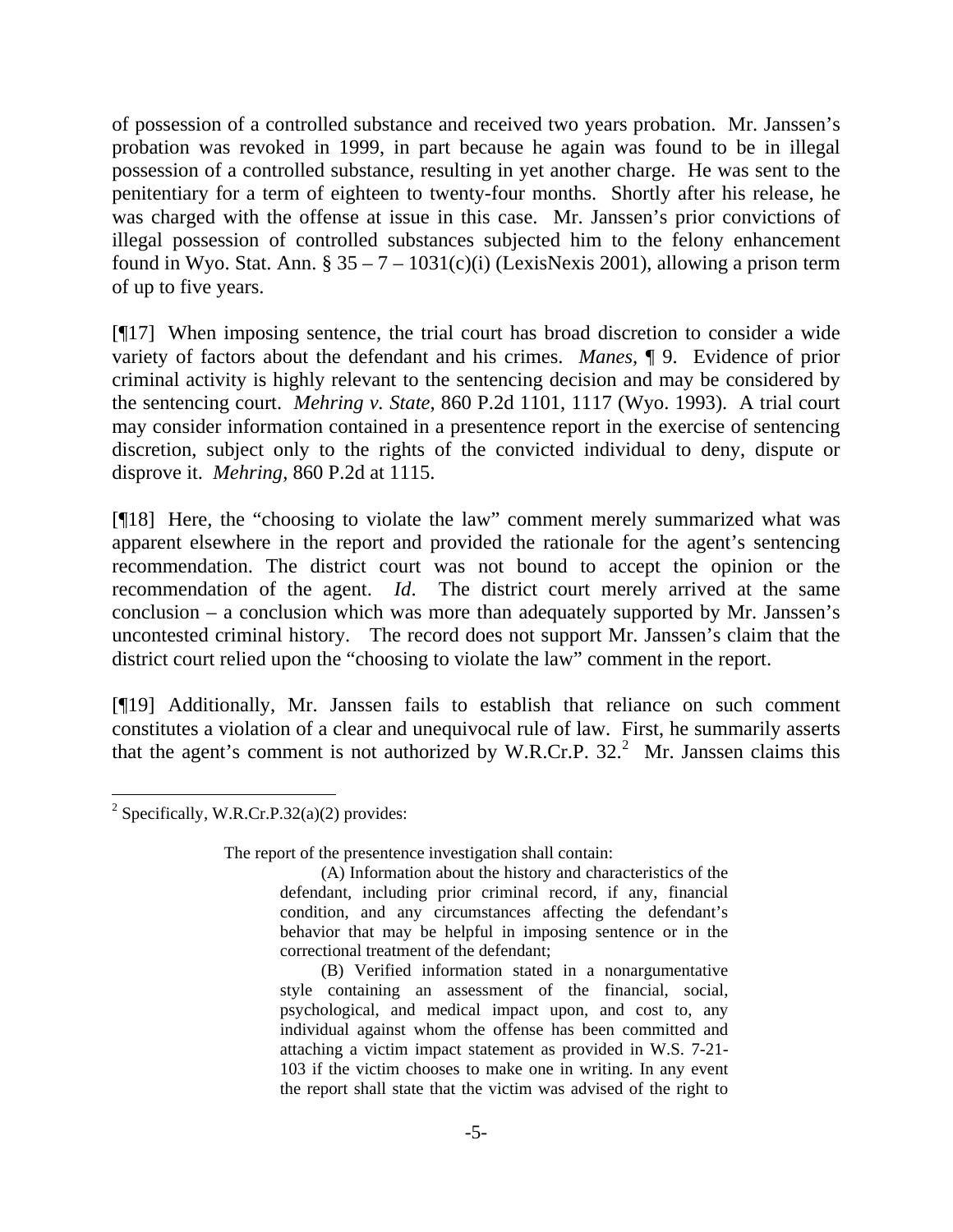information is unsuitable because it is "evaluative." W.R.Cr.P. 32 does not require that an evaluation or a recommendation be included in a presentence investigation report. However, we have previously accepted a sentencing recommendation as a common part of such a report. Mehring, 860 P.2d at 1115.<sup>[3](#page-6-0)</sup> Mr. Janssen recognizes our holding in *Mehring* but does not explain how a comment that is evaluative is contrary to that decision. His position is not supported by cogent argument, or citation to pertinent authority, so we need not address it further. *Hernandez v. State*, 2001 WY 70, ¶10, 28 P.3d 17, 20 (Wyo. 2001).

[¶20] We also find no merit in Mr. Janssen's claim that his sentencing violated dictates of the United States Supreme Court's holdings in *Blakely v. Washington*, 542 U.S. 296, 124 S.Ct. 2531, 159 L.Ed.2d 403 (2004) and *Apprendi v. New Jersey*, 530 U.S. 466, 120 S.Ct. 2348, 147 L.Ed.2d 435 (2000). He asserts that the district court violated the principles of *Apprendi* and *Blakely* because the report contained facts, not determined by the jury, which caused his sentence to be more severe. Mr. Janssen's argument fails because it is based upon a misunderstanding of these cases.

[¶21] In *Apprendi*, the United States Supreme Court held that, "[o]ther than the fact of a prior conviction, any fact that increases the penalty for a crime *beyond the prescribed statutory maximum* must be submitted to a jury, and proved beyond a reasonable doubt." *Apprendi,* 530 U.S. at 490, 120 S.Ct. at 2362 (emphasis added). Mr. Janssen's sentence was *within* the statutory maximum of 60 months. *Apprendi* does not support his claim. The *Blakely* decision involved a determinate sentencing structure. *Blakely,* 124 S.Ct. at 2535. Mr. Janssen was not sentenced pursuant to a determinate sentencing scheme, making *Blakely* inapplicable to his case. Indeed, *Blakely* recognized that indeterminate sentencing does not infringe on the province of the jury. *Id*. at 2540. Under *Apprendi* and its progeny, the district court was free, in the exercise of its sentencing discretion, to consider factors relating to Mr. Janssen and his crimes in imposing an appropriate sentence within the statutory range. *Smith v. State,* 2005 WY 113,  $\parallel$  37, \_\_\_ P.3d \_\_\_ (Wyo. 2005).

> make such a statement orally at the defendant's sentencing or in writing. If the victim could not be contacted, the report shall describe the efforts made to contact the victim;

> (C) Unless the court orders otherwise, information concerning the nature and extent of non-prison programs and resources available for the defendant; and

(D) Such other information as may be required by the court.

 $\overline{a}$ 

<span id="page-6-0"></span><sup>&</sup>lt;sup>3</sup> In *Mehring*, the presentence report contained an evaluation section, but Mehring's challenge to facts within it was resolved by the trial court, resulting in no prejudice to him. *Mehring*, 860 P.2d at 1115- 1116.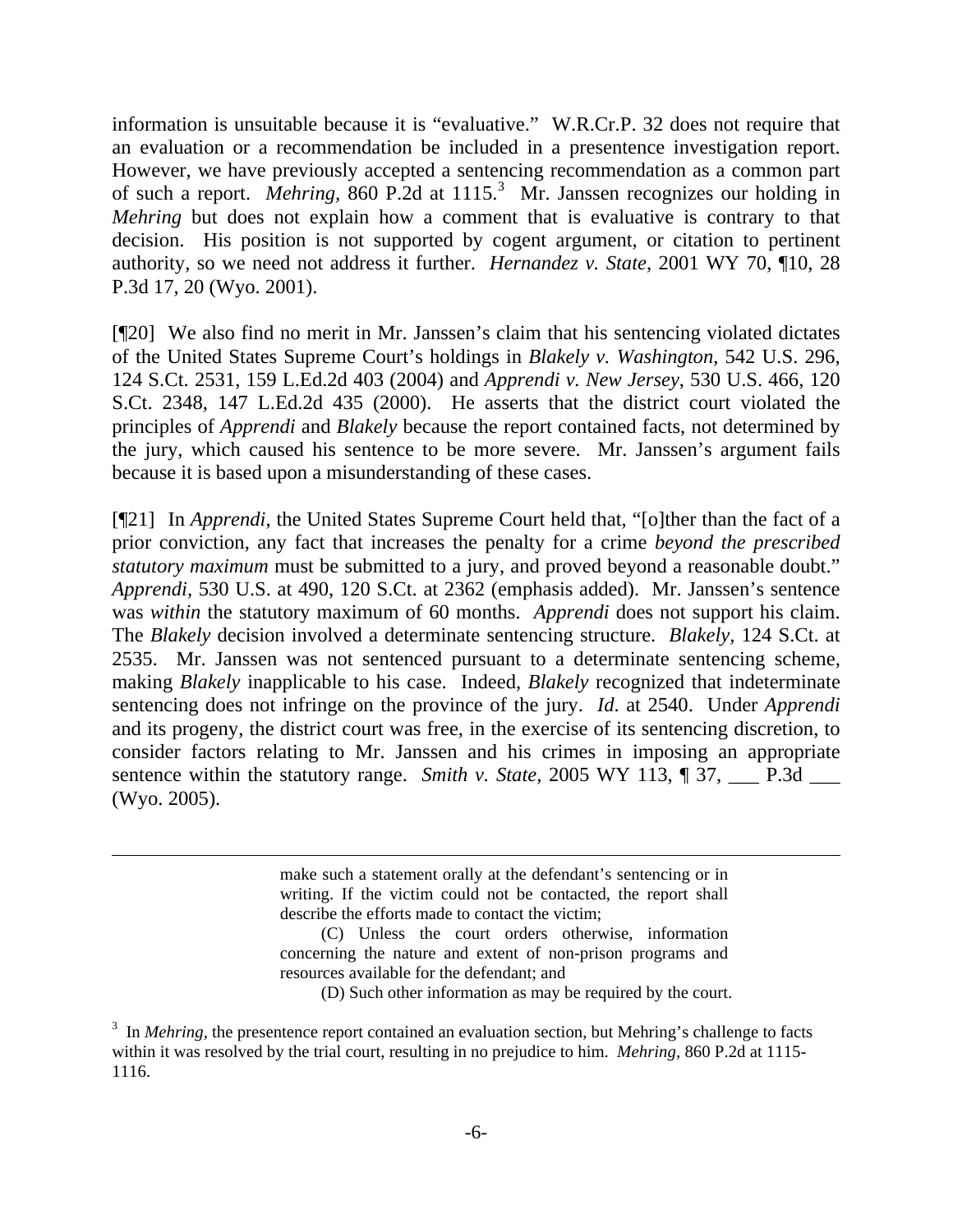[¶22] Based upon the foregoing, we find no error in the sentencing procedure utilized by the court, nor do we find any abuse of discretion by the district court regarding the sentence imposed.

## *Representation at Preliminary Hearing*

[¶23] In his second claim of error, Mr. Janssen asserts that he was denied counsel at his preliminary hearing. We must reject this claim because the record before us does not establish that Mr. Janssen was denied counsel. Additionally, even if Mr. Janssen was not represented by counsel at the preliminary hearing, he waived the right to now claim error by failing to raise the issue prior to trial.

[¶24] On appeal, Mr. Janssen has the burden to affirmatively establish that error occurred. *Doles v. State*, 2002 WY 146, ¶ 5, 55 P.3d 29, 31 (Wyo. 2002) (citing *Gregory v. Sanders*, 635 P.2d 795, 801 (Wyo. 1981)). Accordingly, with regard to this issue, Mr. Janssen must provide record support that he was denied counsel at his preliminary hearing. He has failed to do so. He requested counsel on October 4, 2001, and although there is some indication that a preliminary hearing was scheduled for that day, the record contains no transcript or tape of any hearing held on October [4](#page-7-0), 2001. $4$  The record before us indicates that a preliminary hearing was held on October 9, 2001, and on that date, counsel from the public defender's office represented Mr. Janssen.

[¶25] We note that Mr. Janssen failed to raise the issue before the district court prior to trial. "[U]nless some reason is shown why counsel could not have discovered and challenged the defect before trial, it will generally be assumed that any objections to the preliminary proceedings were considered and waived, and no post-conviction remedies will be available." *Trujillo v. State*, 880 P.2d 575, 582 - 583 (Wyo. 1994) (quoting *Blue v. United States*, 342 F.2d 894, 900-01 (D.C.Cir.1965)). Mr. Janssen offers no explanation why this issue was not presented to the district court. As we stated recently, "[i]t is only appropriate that a defendant be required to object to alleged errors in the preliminary hearing procedures before trial when the district court has the opportunity to correct them." *Coleman v. State*, 2005 WY 69, ¶ 8, 115 P.3d 411, 413 (Wyo. 2005). Failure to do so bars review. *Id*.

# *Speedy Appeal*

 $\overline{a}$ 

[¶26] Lastly, Mr. Janssen asserts that the delay in docketing his appeal has violated his right to due process. We have recognized that "an excessive delay in the resolution of an

<span id="page-7-0"></span><sup>4</sup> This Court can decide issues only on the basis of the record presented. *Doles*, ¶ 5 (citing *Bird v. State*, 901 P.2d 1123, 1132 (Wyo. 1995)).